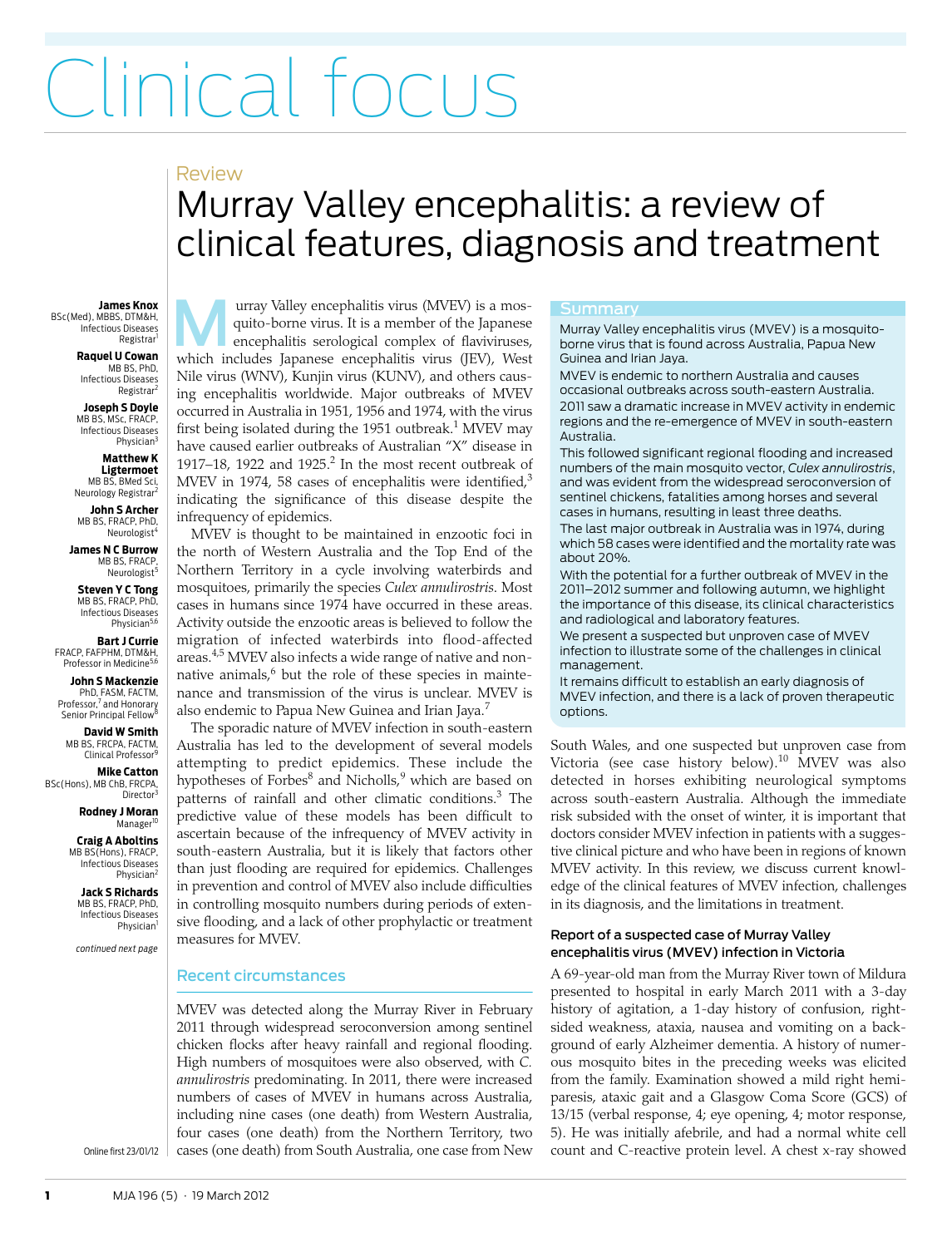right upper-lobe changes, and brain computed tomography with contrast showed no acute abnormality. He was treated with aspirin, ceftriaxone and azithromycin for a presumed ischaemic stroke and pneumonia.

Over the ensuing 12 hours, the patient became febrile (39°C) and increasingly confused and agitated. He then had a cardiac arrest, but was successfully cardioverted and intubated. Cerebrospinal fluid (CSF) examination on Day 5 of symptoms showed a white cell count of  $6 \times 10^6$ /L (reference interval [RI],  $\langle 5 \times 10^6 / L \rangle$ , an erythrocyte count of  $7 \times 10^6$ /L (RI,  $0 \times 10^6$ /L), a protein concentration of 1.11 g/L (RI, 0.15–0.45 g/L) and a glucose concentration of 4.6mmol/ L (RI, 2.5–5.0 mmol/L); there was insufficient sample volume to measure the white cell differential. A gram stain and bacterial culture were negative. Acyclovir and benzylpenicillin were added to his antibiotic regimen to cover possible herpes simplex virus (HSV) and *Listeria monocytogenes* infection. The patient was then transferred to an intensive care unit. Brain stem dysfunction was shown by a GCS of 3 (while not sedated), lack of spontaneous ventilation, blood pressure instability, flaccid paralysis, occasional side-toside nystagmus, an absent gag and vestibulo-ocular reflexes. An electroencephalogram showed diffuse slowing consistent with encephalopathy. Therapy with dexamethasone was started, and the antibiotic cover broadened to include meropenem and vancomycin.

Magnetic resonance imaging (MRI) of the brain on Day 9 of symptoms showed confluent high signal bilaterally in the thalami, brainstem and the left precentral gyrus ([Box](#page-1-0) [1\)](#page-1-0). There was no evidence of ischaemic stroke, and findings on magnetic resonance angiography were unremarkable. Flavivirus-group and MVEV-specific reverse transcription polymerase chain reaction (PCR) findings were negative on CSF (Day 5, CSF diluted 1:2 because of the small volume available), and on plasma (Day 8). PCRs on CSF for alphavirus and herpes virus (types 1 and 2, Epstein–Barr virus and cytomegalovirus) were also negative. Flavivirus IgG was detected in serum by immunofluorescence (IF) on Day 4 at a titre of 1:640, but IF for flavivirus IgM and an MVEV-specific epitope-blocking enzymelinked immunosorbent assay (ELISA) were negative. A Day 8 serum sample tested at another reference laboratory by epitope-blocking ELISA (targeting a different antigenic region<sup>11</sup>) showed MVEV-specific antibodies at a titre of  $>1$ : 320, and was confirmed by a test for MVEV-specific neutralising antibodies. The results of IF for MVEV IgM remained negative. Other investigations did not show an alternative diagnosis. Unfortunately, the patient showed no clinical improvement and brain death was pronounced on Day 10. Treatment was withdrawn and an autopsy request was declined.

#### Clinical features

It is estimated that between 1 in 150 and 1 in 1000 MVEV infections result in symptomatic disease. $6,12$  $6,12$  People of all ages are affected and the clinical features comprise an incubation period of 1–4 weeks (average, 2 weeks), then a prodrome of 2–5 days that usually includes fever (often  $>$  40°C) and headache.<sup>13-18</sup> Other prodromal features may include nausea, vomiting, diarrhoea, macular rash and cough[.15](#page-3-14),[17](#page-3-15) Neurological features occur early and may <span id="page-1-0"></span>1 Fluid attenuation inversion recovery magnetic resonance imaging of the brain of a 69-year-old man from flood-affected regional Victoria



Axial images (A and B) show diffuse high signal bilaterally in the thalami, cerebral peduncles and midbrain (bold arrows). The coronal image (C) shows confluent high signal changes extending from the thalami to the midbrain and pons (bold arrows). The small hippocampi noted bilaterally were consistent with early Alzheimer disease (small arrows).

include lethargy, irritability and confusion. Seizures almost invariably occur in children, and may also occur in adults. Progression of neurological features varies, and four clinical patterns have been described, including: relentless progression to death; prominent spinal cord involvement causing flaccid paralysis; cranial nerve/brainstem involvement and tremor; and encephalitis followed by complete recovery.[17](#page-3-15) Mild cases of encephalitis not requiring hospitalisation, and non-encephalitic cases with fever and headache have also been described, suggesting a broad spectrum of disease.<sup>15</sup> The clinical presentations of infection with different encephalitic flaviviruses may overlap, and clinical features cannot reliably differentiate between these diseases. Nonetheless, JEV may be more likely to cause Parkinsonian features, cranial nerve, cerebellar and upper motor neuron signs,<sup>[19](#page-3-16)</sup> and WNV may cause flaccid paralysis (suggesting an anterior horn cell process similar to poliomyelitis), seizures, cerebellar ataxia, brachial plexopathy and optic neuritis.<sup>19</sup> The case fatality rate of MVEV is about  $15\%$ – $30\%$ , $^{16,18}$  $^{16,18}$  $^{16,18}$  with long-term neurological sequelae occurring in 30%–50% of survivors and only 40% recovering completely.[14-](#page-3-18)[18](#page-3-13) The pathogenic processes mediating susceptibility to the disease are unknown, and it remains unclear whether the higher incidence of disease among Aboriginal people and males reflects exposure or a specific pathogenic process.<sup>[13](#page-3-12)-[17](#page-3-15)</sup> There are also no clearly defined features that predict subsequent clinical outcomes, although these appear to be worse in those with flaccid paralysis, and in the young or the elderly.<sup>16[,17](#page-3-15)</sup>

#### Radiological features

Radiological imaging makes a critical contribution to an early diagnosis of MVEV infection, often providing supportive information before serological results are available and helping to exclude alternative diagnoses. MRI is the most sensitive and specific type of imaging, and may show positive findings within a week of symptom onset. Typical features include bilateral hyperintensity of the deep grey matter, especially the thalami, on fluid attenuation inversion recovery or T2-weighted images ([Box 1](#page-1-0)). These changes may also involve the temporal lobes, red nucleus and cervical spinal cord, and, in some cases, they may resemble those seen in HSV encephalitis.<sup>20</sup> Findings may be similar for other flaviviruses, especially JEV and WNV,

*from previous page* 1 Victorian Infectious Diseases Service, Royal Melbourne Hospital, Melbourne, VIC.

2 The Northern Hospital Melbourne, VIC.

3 Victorian Infectious Diseases Reference Laboratory, Melbourne, VIC.

4 Department of Medicine, Austin Health and Northern Health, University of Melbourne, Melbourne, VIC.

5 Royal Darwin Hospital, Darwin, NT.

6 Menzies School of Health Research, Darwin, NT.

7 Faculty of Health Sciences, Curtin University, Melbourne, VIC.

> 8 Burnet Institute, Melbourne, VIC.

9 School of Pathology and Laboratory Medicine, University of Western Australia, Perth, WA.

10 Investigation, Response and Policy Planning and Information Sections. Communicable Disease Prevention and Control, Department of Health, Victoria, Melbourne, VIC.

#### richards@burnet.edu.au

MJA 2012; 196: [1](#page-0-1)[–5](#page-4-0) doi: 10.5694/mja11.11026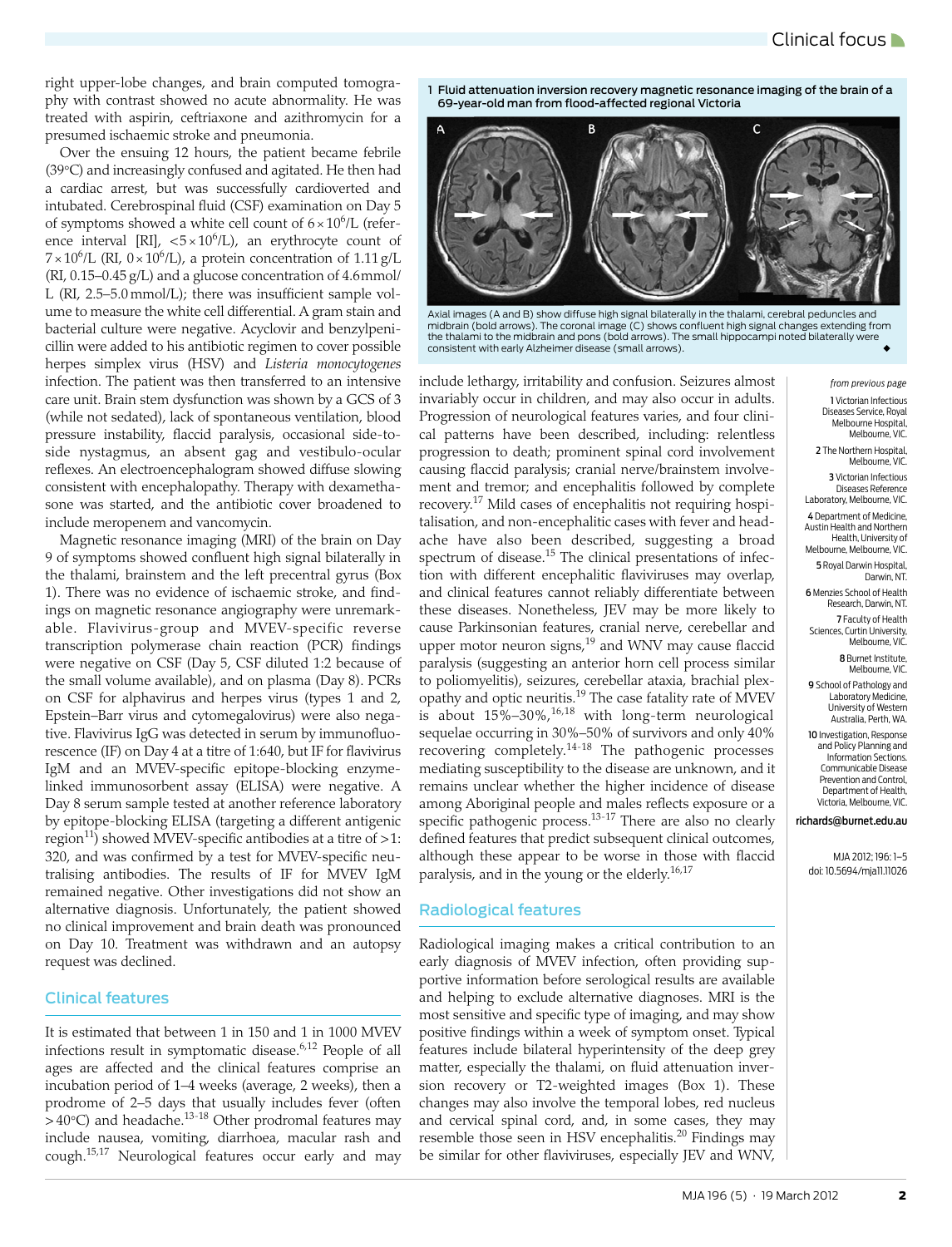<span id="page-2-0"></span>2 Recommended samples and tests for suspected infection with Murray Valley Encephalitis virus

| Sample                                                                                        | Test                                                                                                           |
|-----------------------------------------------------------------------------------------------|----------------------------------------------------------------------------------------------------------------|
| Early in the clinical course                                                                  |                                                                                                                |
| <b>Blood</b>                                                                                  |                                                                                                                |
| Plasma (EDTA tube)                                                                            | Flavivirus/MVEV PCR                                                                                            |
| Serum                                                                                         | Serological tests                                                                                              |
| CSF (at least 0.5 mL)                                                                         | Standard microscopy and culture, Flavivirus/MVEV/<br>HSV/enterovirus PCR, Flavivirus/MVEV serological<br>tests |
| and faecal swabs                                                                              | Throat swab or nasopharyngeal aspirate Enterovirus PCR (differential diagnosis for<br>meningoencephalitis)     |
| During convalescence<br>(7-10 days later, and consider repeating 4 weeks later)               |                                                                                                                |
| <b>Blood</b>                                                                                  |                                                                                                                |
| Serum                                                                                         | Flavivirus/MVEV serological tests                                                                              |
| $CCT =$ corporation fuid LICV = horoes depeloy virus AAVEV = Murray Volloy operated the virus |                                                                                                                |

CSF = cerebrospinal fluid. HSV = herpes simplex virus. MVEV = Murray Valley encephalitis virus. PCR = polymerase chain reaction.

> and thus MRI does not allow discrimination between these infections.[20](#page-3-19)-[24](#page-3-20) Future studies are planned to determine if MRI can be used to predict patient outcomes. Unfortunately, MRI is not available in many rural areas and computed tomography (CT), which is more widely available, lacks the sensitivity to detect mild changes. In severe disease, CT may detect hydrocephalus, reduced attenuation from the thalami to the brainstem, cerebral atrophy or cerebral infarcts.[16](#page-3-17),[25](#page-3-21)

#### Laboratory tests

CSF findings in people with MVEV infection will usually be consistent with a viral meningoencephalitis, comprising a raised protein concentration, normal glucose concentration and a pleomorphic leukocytosis with a predominance of mononuclear cells[.14](#page-3-18),[16](#page-3-17),[17](#page-3-15) However, data from other flavivirus encephalitides such as WNV suggest that a predominance of neutrophils may also occur.<sup>26</sup> Laboratory confirmation of a suspected MVEV infection requires either the isolation of the virus itself, detection of MVEV RNA, a fourfold rise in the IgG titre between acute and convalescent serum samples, or detection of IgM in serum or CSF (in the absence of cross-reactive antibodies).<sup>[16](#page-3-17),[18,](#page-3-13)[27](#page-3-23)</sup>

The precise duration of MVEV viraemia is uncertain, but, for WNV viraemia, is less than 14 days from the time of inoculation.[28](#page-3-24) Indeed, by the time neurological symptoms develop, PCR testing of serum or CSF often returns a negative result.<sup>[20](#page-3-19),[29](#page-3-25)-[32](#page-4-1)</sup> The use of PCR in conjunction with serological tests can increase the sensitivity of WNV diagnostic tests to 94% compared with 45% for serological tests alone.[33](#page-4-2) Antigen detection assays are not available for MVEV, but have been used for JEV and Dengue fever virus.<sup>[34,](#page-4-3)[35](#page-4-4)</sup>

Serological tests remain the mainstay of confirmatory diagnostic testing. Overseas experience with WNV and JEV encephalitis suggests that IgM in serum usually appears 4–9 days after disease onset and can persist for months.<sup>[16](#page-3-17),[28](#page-3-24)</sup> This situation is thought to be similar for MVEV but there are limited published data.<sup>[29](#page-3-25)[,37](#page-4-5)</sup> Most reference laboratories have developed in-house MVEV serological tests that can detect total antibody by haemag-

glutination inhibition, IgG by immunofluorescence assays (IFA) or enzyme immunoassays (EIA), and IgM by IFA or EIA. However, cross-reactive antibodies remain problematic, and may complicate the ability to distinguish between MVEV and other flaviviruses.<sup>11</sup> It is also possible that prior immunisation with yellow fever virus or JEV vaccine may induce cross-reactive antibodies.[38](#page-4-6) Neutralisation tests or an epitope-blocking ELISA can help identify MVEV-spe-cific antibodies.<sup>[11](#page-3-10),[39](#page-4-7)</sup> Recommended tests for suspected MVEV are outlined in [Box 2](#page-2-0).

#### **Treatment**

Treatment of MVEV remains supportive, as there are no therapeutic options of proven clinical value. Thus, early transfer to a centre with intensive care facilities is essential. Opportunities to assess potential treatments have been limited because of low numbers of patients and the sporadic nature of cases distributed over a vast geographical area. Experience with related flaviviruses, especially JEV and WNV, have provided further insights, but clear treatment options have not been identified for these infections either.

Corticosteroids are potentially beneficial in reducing intracranial pressure and modulating immune-mediated pathology. They have been administered to patients with MVEV, but have not been assessed in controlled studies. Although glucocorticoids have been shown to increase WNV viraemia in dogs, $40$  there is no evidence that they worsen outcomes in humans. Dexamethasone was assessed in a randomised control trial of 65 patients with IEV and no benefit or detriment was observed. $41$  Therefore, corticosteroids cannot be recommended for the definitive treatment of flavivirus encephalitis, but may still be appropriate for the reduction of intracranial pressure.

No antiviral drugs have been trialled in the treatment of humans with MVEV and there are few in-vitro or animalmodel data. There have also been few studies of antiviral drugs for other flaviviruses. Ribavirin (already established as therapy for hepatitis C virus, which is also in the Flaviviridae family) was used in a study of 153 Indian children with JEV encephalitis, but did not indicate any benefit compared with placebo.<sup>42</sup> Interferon alfa-2a has also been assessed with a randomised, placebo-controlled study in JEV encephalitis, and failed to show any benefit compared with placebo in 112 Vietnamese children.<sup>43</sup> The role of antiviral drugs for JEV has recently been reviewed.<sup>[44](#page-4-12)</sup>

The role of immunoglobulin therapy is also unclear. In 1917, a 12-year-old with features suggestive of MVEV infection recovered after receiving immune serum.<sup>45</sup> There is also a report of a man with JEV recovering after being administered non-immune intravenous immuno-globulin.<sup>[46](#page-4-14)</sup> There are numerous reports of immunotherapy for WNV encephalitis in Israel and the United States with WNV-specific intravenous immunoglobulin (Omr-IgGam, Omrix Biopharmaceuticals, Tel Aviv, Israel) obtained from donors with high titres of WNV antibodies. Results have been variable, but a number of favourable outcomes have been described.<sup>[47,](#page-4-15)[48](#page-4-16)</sup> There is further evidence for the benefit of intravenous immunoglobulin therapy in WNV animal models, but only if administered early in the course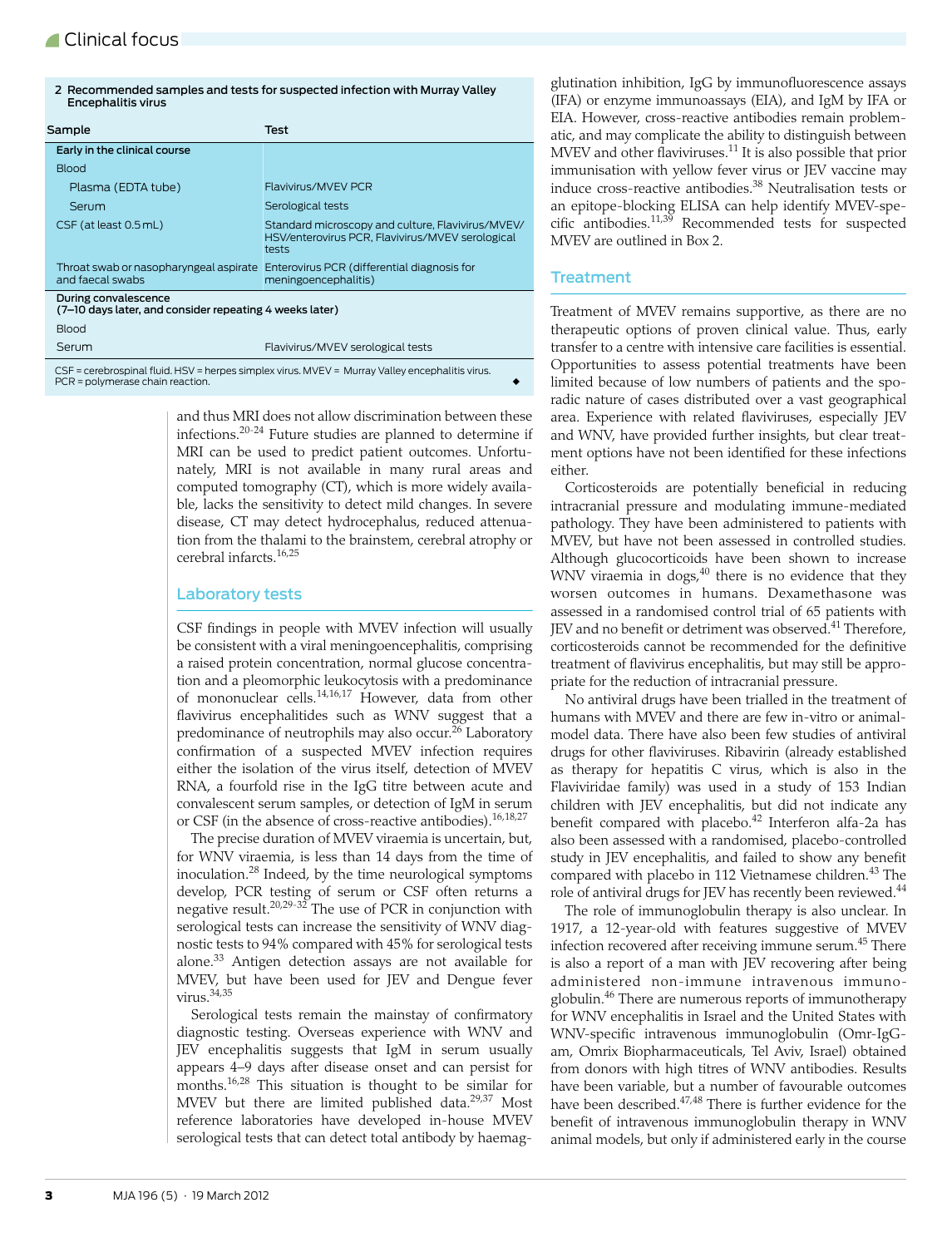of the disease.[49](#page-4-17) Phase I/II clinical trials of WNV-specific intravenous immunoglobulin therapy have recently been completed in the US (NCT00069316), but results are yet to be reported. Animal models of MVEV have shown that IgG from humans and mice exposed to MVEV can protect mice from symptomatic disease if they are transfused before virus inoculation.<sup>50</sup> The efficacy of intravenous immunoglobulin therapy may not only be limited by timing, but by penetration into the central nervous system and its effect on intraneuronal virus[.47](#page-4-15)

In light of these data, we cannot currently recommend any specific antiviral therapy for infection with flavivirus encephalitides, including MVEV, and the complex pathogenesis of this disease means that there is a potential for harm with some interventions (discussed below). Therefore, we eagerly await further trial data on interventions and the future development of effective antiviral agents. Even with effective interventions, one of the challenges in evaluating and using therapeutic agents against flavivirus encephalitides is the early identification of cases and initiation of treatment before significant neurological impairment develops.

#### Prevention

There is currently no effective vaccination against MVEV infection, and prevention relies on the use of sentinel chicken flocks to provide a warning of virus activity, and subsequent mosquito control. Interestingly, there are animal data indicating the potential importance of crossreactive responses in protection with a preclinical live chimeric JEV vaccine (ChimeriVax-JE; Sanofi Pasteur, Lyon, France) used to induce protection against JEV, MVEV and WNV in mice.<sup>38</sup> Such protective responses have not been observed for currently available human vaccines for JEV or yellow fever virus.<sup>[38,](#page-4-6)[50](#page-4-0)</sup> The potential detriment of induced responses must also be considered, whether induced by immunisation or natural exposure. Indeed, there is evidence from mouse studies of MVEV infection being enhanced after vaccination with inactivated JEV vaccines.[38](#page-4-6),[50](#page-4-0) While an MVEV-specific vaccine is unlikely to be developed commercially, because of the low burden of disease and financial constraints, there may be a future role for the use of a chimeric JEV vaccine to provide broad protection against flavivirus infection, including MVEV. However, further studies are needed.

#### **Conclusions**

The recent activity of MVEV across Australia decreased with the arrival of winter, but the risk during this summer and the coming autumn remains uncertain, especially in areas that remain flooded. Recent circumstances remind us of the limited information we have about this disease, the challenges of clinical management, and the need to prepare for future outbreaks. In addition to ongoing surveillance of mosquitoes, virus activity, and the impact of public health responses, further research is needed to improve the capacity for early diagnosis, to identify effective treatments and to improve preventive strategies.

Competing interests: No relevant disclosures.

Provenance: Not commissioned; externally peer reviewed.

- <span id="page-3-0"></span>**1** Miles JAR, Fowler MC, Howes DW. Isolation of a virus from encephalitis in South Australia: a preliminary report. *Med J Aust* 1951; 1: 799-780.
- <span id="page-3-1"></span>**2** Mackenzie JS, Broom AK. Australian X disease, Murray Valley encephalitis and the French connection. *Vet Microbiol* 1995; 46: 79-90.
- <span id="page-3-2"></span>**3** Bennett N. Murray Valley encephalitis: indeed a "mysterious disease". *Vic Infect Dis Bull* 2008; 11: 94-107.
- <span id="page-3-3"></span>**4** Smith DW, Speers DJ, Mackenzie JS. The viruses of Australia and the risk to tourists. *Travel Med Infect Dis* 2011; 9: 113-125.
- <span id="page-3-4"></span>**5** Mackenzie JS, Lindsay MD, Coelen RJ, et al. Arboviruses causing human disease in the Australasian zoogeographic region. *Arch Virol* 1994; 136: 447-467.
- <span id="page-3-5"></span>**6** Anderson SG, Donnelley M, Stevenson WJ, et al. Murray-Valley encephalitis; surveys of human and animal sera. *Med J Aust* 1952; 1: 110-114.
- <span id="page-3-6"></span>**7** French EL, Anderson SG, Price AV, et al. Murray Valley encephalitis in New Guinea. I. Isolation of Murray Valley encephalitis virus from the brain of a fatal case of encephalitis occurring in a Papuan native. *Am J Trop Med Hyg* 1957; 6: 827-834.
- <span id="page-3-7"></span>**8** Forbes JA. Murray Valley encephalitis 1974 — also, the epidemic variance since 1914 and predisposing rainfall patterns. Sydney: Australian Medical Publishing Company, 1978.
- <span id="page-3-8"></span>**9** Nicholls N. A method for predicting Murray Valley encephalitis in southeast Australia using the Southern Oscillation. *Aust J Exp Biol Med Sci* 1986; 64: 587-594.
- <span id="page-3-9"></span>**10** Australian Government Department of Health and Ageing. National Notifiable Diseases Surveillance System. Canberra: 2011. http://www9.health.gov.au/ cda/source/cda-index.cfm (accessed July 2011).
- <span id="page-3-10"></span>**11** Hall RA, Broom AK, Hartnett AC, et al. Immunodominant epitopes on the NS1 protein of MVE and KUN viruses serve as targets for a blocking ELISA to detect virus-specific antibodies in sentinel animal serum. *J Virol Methods* 1995; 51: 201-210.
- <span id="page-3-11"></span>**12** Broom AK, Lindsay MD, Plant AJ, et al. Epizootic activity of Murray Valley encephalitis virus in an Aboriginal community in the southeast Kimberley region of Western Australia: results of cross-sectional and longitudinal serologic studies. *Am J Trop Med Hyg* 2002; 67: 319-323.
- <span id="page-3-12"></span>**13** Anderson SG. Murray Valley encephalitis; epidemiological aspects. *Med J Aust* 1952; 1: 97-100.
- <span id="page-3-18"></span>**14** Bennett NM. Murray Valley encephalitis, 1974: clinical features. *Med J Aust* 1976; 2: 446-450.
- <span id="page-3-14"></span>**15** Robertson EG, McLorinan H. Murray Valley encephalitis; clinical aspects. *Med J Aust* 1952; 1: 103-107.
- <span id="page-3-17"></span>**16** Mackenzie JS, Smith DW, Broom AK, et al. Australian encephalitis in Western Australia, 1978–1991. *Med J Aust* 1993; 158: 591-595.
- <span id="page-3-15"></span>**17** Burrow JN, Whelan PI, Kilburn CJ, et al. Australian encephalitis in the Northern Territory: clinical and epidemiological features, 1987–1996. *Aust N Z J Med* 1998; 28: 590-596.
- <span id="page-3-13"></span>**18** Cordova SP, Smith DW, Broom AK, et al. Murray Valley encephalitis in Western Australia in 2000, with evidence of southerly spread. *Commun Dis Intell* 2000; 24: 368-372.
- <span id="page-3-16"></span>**19** Solomon T, Vaughn DW. Pathogenesis and clinical features of Japanese encephalitis and West Nile virus infections. *Curr Top Microbiol Immunol* 2002; 267: 171-194.
- <span id="page-3-19"></span>**20** Wong SH, Smith DW, Fallon MJ, et al. Murray valley encephalitis mimicking herpes simplex encephalitis. *J Clin Neurosci* 2005; 12: 822-824.
- **21** Einsiedel L, Kat E, Ravindran J, et al. MR findings in Murray Valley encephalitis. *AJNR Am J Neuroradiol* 2003; 24: 1379-1382.
- **22** Kalita J, Misra UK. Comparison of CT scan and MRI findings in the diagnosis of Japanese encephalitis. *J Neurol Sci* 2000; 174: 3-8.
- **23** Kastrup O, Wanke I, Maschke M. Neuroimaging of infections. *NeuroRx* 2005; 2: 324-332.
- <span id="page-3-20"></span>**24** Agid R, Ducreux D, Halliday WC, et al. MR diffusion-weighted imaging in a case of West Nile virus encephalitis. *Neurology* 2003; 61: 1821-1823.
- <span id="page-3-21"></span>**25** Kienzle N, Boyes L. Murray Valley encephalitis: case report and review of neuroradiological features. *Australas Radiol* 2003; 47: 61-63.
- <span id="page-3-22"></span>**26** Tyler KL, Pape J, Goody RJ, et al. CSF findings in 250 patients with serologically confirmed West Nile virus meningitis and encephalitis. *Neurology* 2006; 66: 361-365.
- <span id="page-3-23"></span>**27** Broome A, McKinnon M, Miller M, et al. Interim national guidelines for the prevention, management and control of Murray Valley encephalitis. Communicable Diseases Network Australia. Canberra: Australian Government Department of Health and Ageing, 2005. http://www.health.gov.au/internet/ main/publishing.nsf/Content/health-arbovirus-mve-guidelines.htm (accessed Dec 2011).
- <span id="page-3-24"></span>**28** Busch MP, Kleinman SH, Tobler LH, et al. Virus and antibody dynamics in acute west nile virus infection. *J Infect Dis* 2008; 198: 984-993.
- <span id="page-3-25"></span>**29** McMinn PC, Carman PG, Smith DW. Early diagnosis of Murray Valley encephalitis by reverse transcriptase-polymerase chain reaction. *Pathology* 2000; 32: 49-51.
- **30** Stich A, Gunther S, Drosten C, et al. Clinical and laboratory findings on the first imported case of Murray Valley encephalitis in Europe. *Clin Infect Dis* 2003; 37: e19-e21.